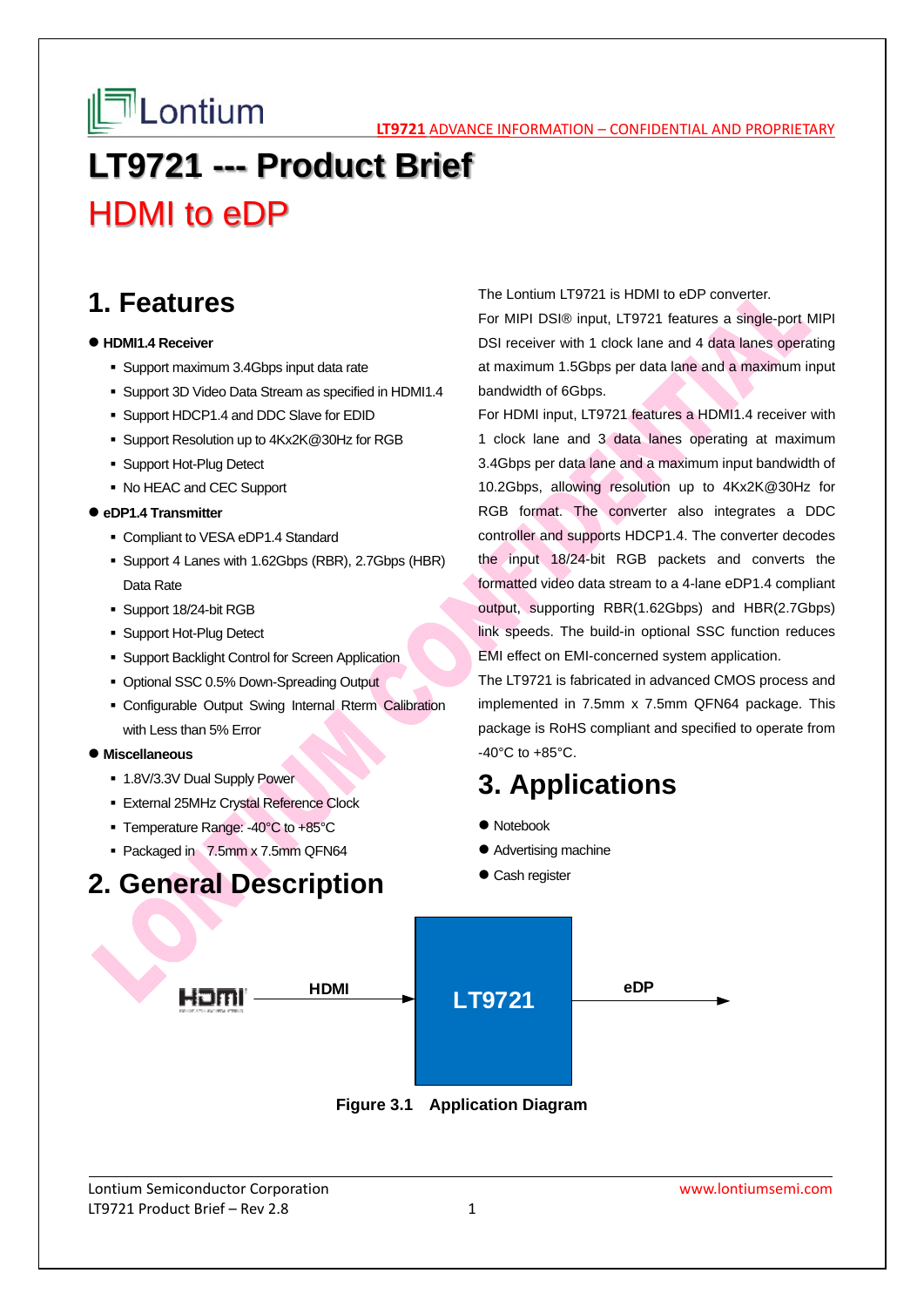

## **4. Ordering Information**

### **Table 4.1 Ordering Information**

| <b>Part Number</b> | <b>Operating</b><br><b>Temperature Range</b> | Package         | <b>Packing</b><br><b>Method</b> | <b>MPQ</b>         |
|--------------------|----------------------------------------------|-----------------|---------------------------------|--------------------|
| LT9721             | -40°C to +85°C                               | QFN64 (7.5*7.5) | Trav                            | 2600 <sub>pc</sub> |